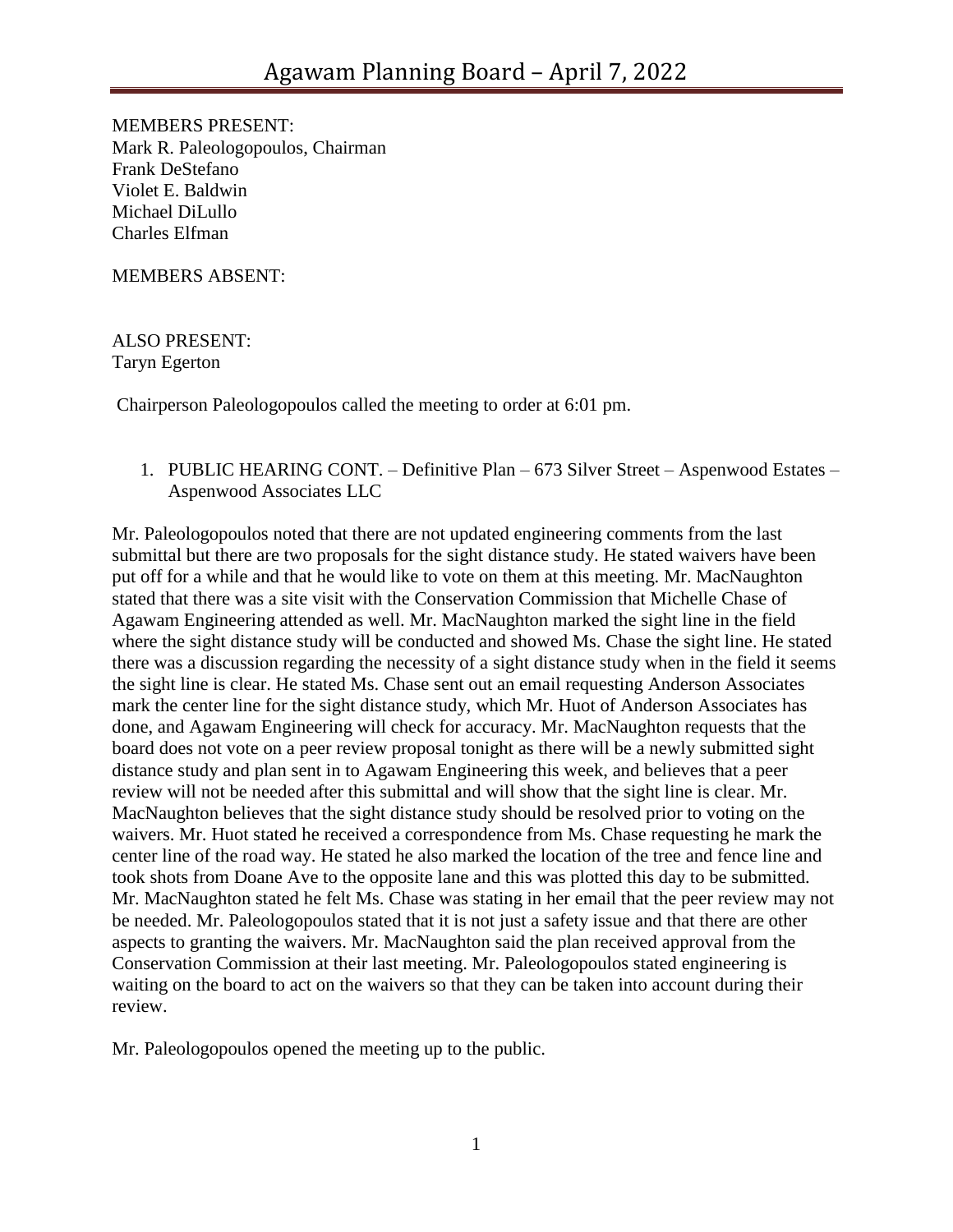Lisa Patnode, 40 Doane Ave, stated that the email never came up in conversation when she spoke with Ms. Egerton in the planning office. Ms. Patnode asked if Mr. Huot does sight distance studies regularly and Mr. Huot said that he does not do these studies because he is a surveyor. Mr. Paleologopoulos stated Mr. Huot can use his surveyor equipment to mark distances. Ms. Patnode asked if this was someone the Board would hire to do the sight distance study and Mr. Paleologopoulos stated no, it would be in lieu of. Ms. Patnode requested the Board do not grant the waivers for safety reasons and for the fact that bylaws are put in place for a reason.

Ruth Cosmini, 102 Doane Ave, agreed with Ms. Patnode and stated that rules are put in place for a reason, just like stop signs, and if the okay is given on this waiver it will allow other people to do the same, and instead of 3 feet off it will be 10 feet or more. Ms. Cosmini thinks this will get out of hand if the waiver is granted.

Dan Reibling, 101 Doane Ave, stated that there is a telephone pole at the end of the proposed street and asked where it would be going. Mr. Huot stated that the telephone pole will remain but it is not in front of the roadway and doesn't think it will impact the sight line. Mr. Huot stated that the Agawam Engineering department requested the road be moved up 15 feet, which made the project incompliant with the 300' distance between streets. He stated that it has to do with the turning radius which is on town property, which caused the project to be 7 feet short of the 300' requirement. Mr. MacNaughton stated that the Board approved the preliminary plan prior to the Engineering Department requesting the road be moved north. Mr. Reibling stated that as an engineer, his firm was 1" short on a stair which caused a safety issue, and that the 7 feet short of the 300' requirement is a safety issue as well.

Ms. Patnode stated she is also in opposition of the sidewalk waiver and sent a letter into the Mayor's office regarding the waivers and complete streets policy, which any deviation from the policy would have to be approved by the Mayor. Ms. Egerton stated that the request comes from Engineering in conjunction with other departments and then goes to the mayor.

Ms. Baldwin asked for clarification as to whether the work done on sight today would be submitted to Agawam Engineering and Mr. MacNaughton replied yes and that it will be a revision of sheet 10 of the plan.

Mr. Paleologopoulos stated that since he has been on the Board, he has not seen a waiver granted for the 300' distance between streets. He noted that waivers had been granted in the past but these streets were on opposite sides and that granting the waiver would set a precedent. He stated that the requirement has been in effect for over 20 years, does not want to set a precedent, and does not see how granting the waiver would benefit the town. Mr. DeStefano agreed that he does not want to set a precedent, but that the 300' is an arbitrary number and that the minutes from when the requirement was approved does not state any reasoning as to why 300' was determined. Ms. Baldwin agreed, but stated that defining a number for the requirement makes the regulation more enforceable, and without it, the regulation becomes a gray area. Mr. Elfman does not think that the 300' between streets is a safety issue, because then the board wouldn't have the authority to grant the waiver. He noted the Board received a correspondence from the Safety Officer that there was no safety issues for the project. Mr. Elfman states that the Board has granted waivers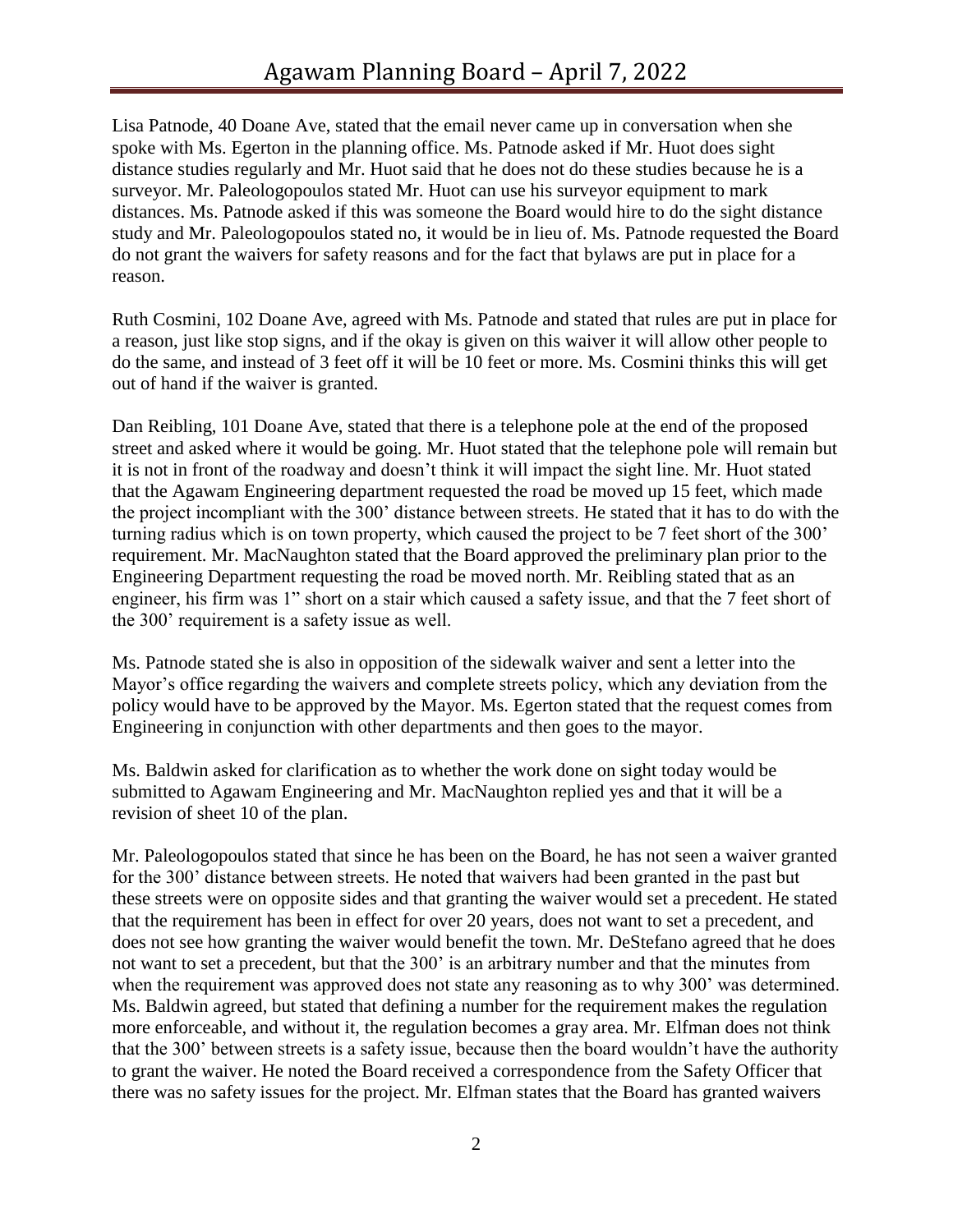in the past and if there is only one waiver for this project, he would allow it. Mr. Paleologopoulos stated this waiver is different because the connection is on a busy street.

Motion was made by Mr. DeStefano and seconded by Ms. Baldwin to deny the waiver for the 300 feet between intersection requirement.

VOTE  $3 - 1$  (Elfman)  $- 1$  (DiLullo)

Mr. Paleologopoulos stated that they would now discuss the sidewalk waiver. He stated that he doesn't see people walking on the sidewalks and will instead walk in the road. The Board heard from a resident who stated sidewalks will not get used since they are not connected to anything, and he would grant the waiver. Mr. Elfman said he would prefer to have the sidewalks and Mr. DeStefano agreed. Mr. Paleologopoulos stated that the industrial lots are on the plan, but will have to be back before the Board before building and the Board could require the sidewalks then.

Motion was made by Mr. Elfman and seconded by Mr. DeStefano to deny the request to waive the construction of the sidewalk on the South side of the street.

VOTE 2 – 2 (Baldwin, Paleologopoulos) – 1 (DiLullo)

The motion was denied without a majority in the affirmative to grant the waiver. Mr. DeStefano stated that the discussions for the proposals for the sight distance should be held off since it might not be needed.

Motion was made by Ms. Baldwin and seconded by Mr. DeStefano to continue the public hearing for Definitive Plan – 673 Silver Street – Aspenwood Estates – Aspenwood Associates to the April 21, 2022 meeting.

## VOTE  $5-0$

2. SITE PLAN – 32 Shoemaker Lane – Beach Mountain, LLC

Filipe Cravo of R. Levesque Associates and Steve and Mike Riley of Beach Mountain, LLC, and was present to discuss the project. Mr. Cravo stated this is a proposed self-storage facility and is the old Crowley farm off of Shoemaker Lane. He said the property is 17.88 acres, but the project will stay within the existing improved areas on the site. He stated the high point is near the existing barn and there is an existing single family home which will all be demolished as part of the project. Mr. Paleologopoulos asked if there was a historic impact to demolishing the structures. Mr. Riley stated that they have been worked with David Cecchi of the Historical Commission to save certain aspects of the structures for the Commission. He stated they received the OK to demolish and the rest of the debris was cleaned up yesterday. Mr. DeStefano asked if there was a zoning issue with this project. Mr. Cravo stated that this is in Industrial B and this is a by right use in this zone. He explained the project consists of 12 self-storage buildings, with one of the buildings being a climate controlled and the rest being ambient units. Ms. Baldwin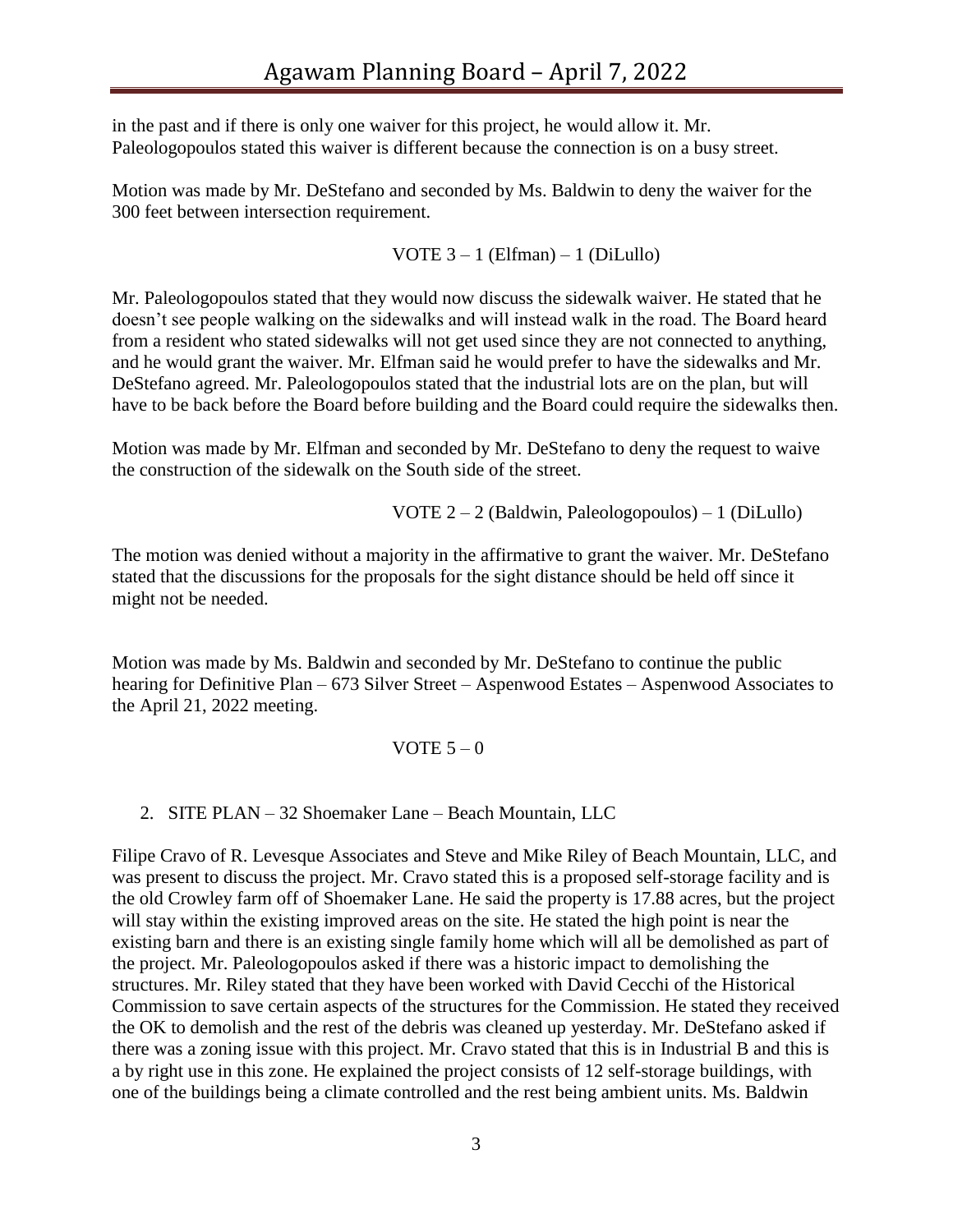asked what the approximate footprint of the buildings are. Mr. Riley stated its about 56,000 square feet and Mr. Cravo stated the largest building is 12,000 square feet. Mr. Cravo displayed the site plan and explained where the new access drive would be located, the parking spaces, and where the units would be located. Mr. DeStefano asked the distance from the driveway to the end of Shoemaker Ln and Mr. Paleologopoulos asked if the driveway was the existing curbcut. Mr. Cravo stated the driveway is farther away from the end of Shoemaker than the existing curbcut. Ms. Baldwin asked if a dumpster would be located on site and Mr. Cravo stated no, and Ms. Baldwin asked about lighting. Mr. Cravo said there would be one light for the parking area and downcast wall packs for the storage units and that a photometric plan was provided. He stated that for stormwater management, there will be catch basins at the low points. He stated there is a historically icy spot in the winter on the driveway and that a swale was provided to catch the water, and that there will be no runoff onto Shoemaker Lane. Ms. Baldwin stated that Agawam Engineering was concerned about the culvert on the south west portion of the property and the turning radius for fire department. Mr. Cravo stated that they had a meeting with Agawam Engineering and that they will verify the condition of the culvert. He stated that the Fire Department approved the layout. Ms. Baldwin asked about landscaping and screening. Mr. Cravo stated they are providing trees and that the plan set has the list of species that will be put on site. He stated that not many utilities are required for this use but that they will be hooked up to Shoemaker Lane, but the office building will need water and sewer. Ms. Baldwin asked for what the buildings would look like and Mr. Cravo pulled up pictures of a different facility that the applicant owns. Mr. Paleologopoulos asked for the building height and Mr. Riley stated it would be under 12 feet. Ms. Baldwin asked if there would be a gate to access the buildings and Mr. Cravo stated that access would be 24/7 through the keypad gate but that the office would be open from 8am-8pm. Mr. Cravo displayed where the ADA parking spaces and gate would be located. Mr. Elfman stated that some businesses get run in storage units and asked how they would handle that. Mr. Riley stated that electricity is not provided inside the storage units and that the rental contract prohibits that. Mr. Riley stated that there is an assortment of sizes for the units. Ms. Baldwin asked about snow removal and Mr. Riley stated that they plow their own facility that they currently own with no problems, and noted that the road will be paved. Mr. Paleologopoulos asked if there are issues with the roofs of the storage units for snow, and Mr. Riley said they haven't run into any problems so far as the sun heats up the metal relatively quickly to melt the snow, which gets caught by the drains. Mr. Paleologopoulos asked if there would be water treatment and Mr. Cravo states they are installing water quality units which have oil capacity built into them, and showed the located on the plans. Mr. DiLullo questioned the marsh area on the map and that the project overlaps the buffer zone. Mr. Cravo stated that wetland lines have been established by the Conservation Commission and that the wetland lines have been reviewed multiple times, and are currently in front of the Conservation Commission. Mr. Paleologopoulos thanked the applicant for investing in Agawam. Edward Cecchi, 1342 Suffield St, abuts the property and asked which way the roof would be pitched on the building closest to his property and Mr. Cravo stated it would be pitched away from his property toward the driveway. He then asked which way the drainage would pitch and Mr. Cravo stated that the runoff would be collected in the swale. Mr. Paleologopoulos said that the Agawam Engineering department ensures the development would not negatively impact abutters.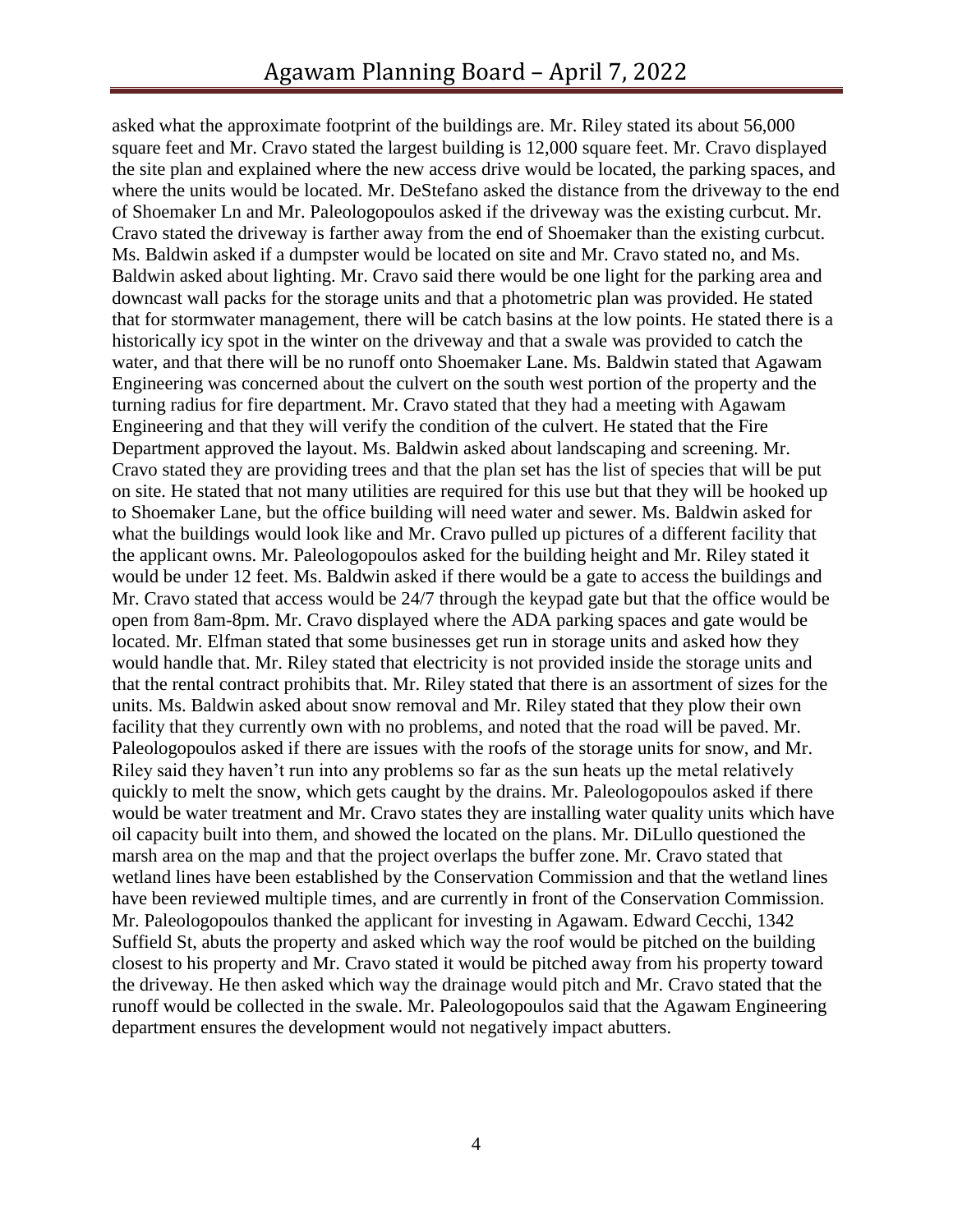Motion was made by Ms. Baldwin and seconded by Mr. Elfman to continue the site plan review for SITE PLAN – 32 Shoemaker Lane – Beach Mountain, LLC to the April 21, 2022 meeting.

Ms. Egerton added that there were no comments from Fire, Police, or Inspection Services.

VOTE  $5 - 0$ 

3. SITE PLAN – 830 Silver Street – Behavioral Health Network

Mr. Paleologopoulos started by disclosing that he had previously worked for Behavioral Health Network 9 years ago and can be impartial, but asked if the applicant felt more comfortable he would recuse himself, which they did not think was necessary.

Brendan Greeley of R.J Greeley Company, Michelle Michaelian of Behavioral Health Network, and Dan Daigle of Architectural Insights were present to describe the project. Mr. Greeley states there is an existing 10,000 square foot building for a lab space on 3.6 acres of land on the corner of Shoemaker Lane and Silver St. He states the proposed change of use is to an educational group home, and because it is an existing building, there are very little changes being made. Mr. Greeley stated the changes include adding fencing to create play areas, adding doors and a landing and accessible ramp. He stated there will be a black chain link fence in the front with a landscape barrier to the street and a gate for maintaining access. He stated the fence was initially proposed to be larger, but was decided to be smaller to keep back from the wooded area. Mr. Greeley stated that fences are exempt from the Conservation Commission review, but felt it was better be further from the buffer. Mr. Greeley stated the fence continues along the property line with a gate at the curbcut to control access into the site, with emergency services having access to open it on their own. He stated there is an ambulance space and a large enough turning radius for the vehicle to turn into the site and back into the space. Mr. Paleologopoulos asked if this was all existing and Mr. Greeley said yes, there would be no changes to impervious surface. Mr. DeStefano asked how long the building has been vacant and Ms. Michaelian stated at least two years. Mr. Greeley states the building is accommodating to this reuse and Mr. Elfman questioned the zoning. Mr. Greeley stated this is a Dover Amendment applicable use, meaning it is a by right use in every zone, which was affirmed by an opinion by the Building Inspector. Mr. Paleologopoulos asked who the abutter towards the top of the plan was, and Mr. Greeley stated that it is OMG Inc. Mr. Paleologopoulos noted that there was screening towards the front of the building from the street and asked if there would be other screening in the back and Mr. Greeley stated no, since there is a dense wooded area to block the view. Ms. Baldwin asked about lighting and Mr. Greeley said that there would be lighting added by the door. Mr. Paleologopoulos asked what CBAT meant and Ms. Michaelian said it stands for Community Based Acute Treatment and that this would be a short term stay for intensive care, education, and various therapy. She stated the time in the facility is about 7 days or so. Mr. Paleologopoulos asked about security and if someone could walk out of the play area. Mr. Greeley stated these would be access controlled. Ms. Egerton added that the plans in front of the board are dated 4/7/22 and therefore this set of plans have not been reviewed by the departments, but the only change is the size of the play area as described earlier. Ms. Baldwin asked about the dumpster and Mr. Greeley said it would be screened and fenced. Mr. Paleologopoulos asked if there were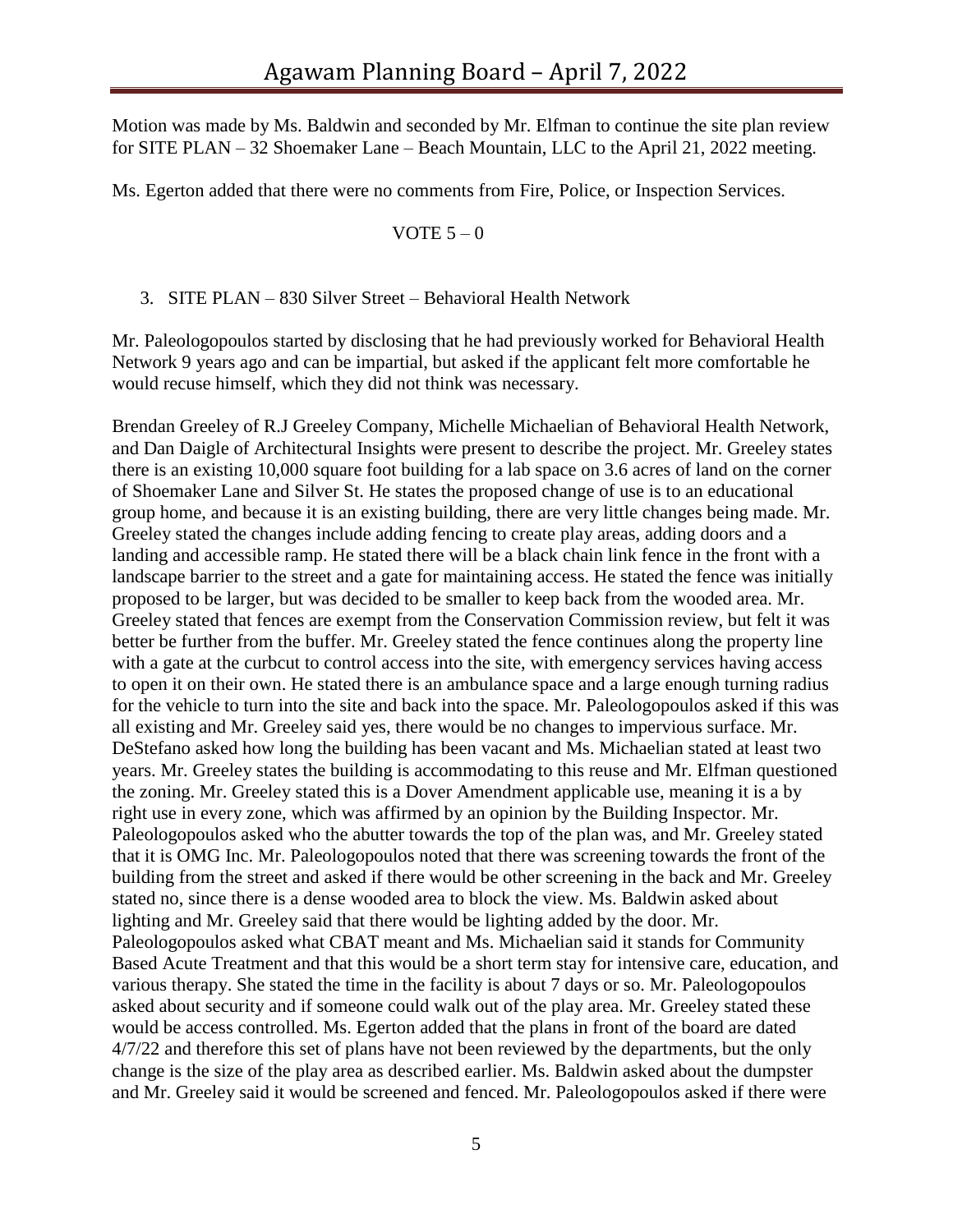going to be enough parking spaces and Mr. Greeley stated that there are 44 spaces provided, which exceeds the amount of required, and showed where the ADA spaces were located. Mr. Paleologopoulos noted this would be a 24/7 facility but would not add any more traffic than was there before. Ms. Baldwin asked if there is a photometric plan and Mr. Paleologopoulos stated that the building is in an industrial zone and the lighting is preexisting. He stated they also get worried with lightings for signs in residential zones, in case the signs are lit at night. Ms. Baldwin stated that the plans say privet for the screenings but that they mentioned arborvitae. Mr. Daigle stated that arborvitae would be best and that there are privacy screenings in the chain link fence as well. Mr. Paleologopoulos asked about snow removal and Mr. Greeley stated that there is plenty of room for snow removal on site. Ms. Egerton noted that for the plans dated 3/29/22 there were no comments from Engineering, Police, Fire, or Inspection Services. Mr. Paleologopoulos asked if there was any correspondence regarding the project and Ms. Egerton has not received anything. Mr. Paleologopoulos asked for an example of this type of use. Ms. Michaelian stated that this would be an expansion of an existing program in Springfield, Ma which is in an old home, and they have been servicing the population since 2015 successfully. Mr. Paleologopoulos asked how many people would be employed at the facility and Ms. Michaelian stated at least 50 since there is rotating staff. Mr. Paleologopoulos asked about the signage and Mr. Greeley stated that there wouldn't be any change of signage except for putting the Behavioral Health Network name on the existing sign. Mr. Paleologopoulos asked about building elevation and Mr. Greeley stated the note could be added to the plan.

Motion was made by Mr. Elfman and seconded by Mr. DiLullo to approve the site plan review for SITE PLAN – 830 Silver Street – Behavioral Health Network conditional upon satisfying all professional staff comments.

## VOTE  $5 - 0$

4. SITE PLAN – Tuckahoe Farm – 0 Pine Street – Town of Agawam

This application was previously continued to the May 5, 2022 meeting.

## 5. APPROVAL OF MINUTES March 17, 2022

Motion was made by Mr. DeStefano and seconded by Mr. DiLullo to approve of the minutes of March 17, 2022 as written.

VOTE  $4 - 0 - 1$  (Elfman)